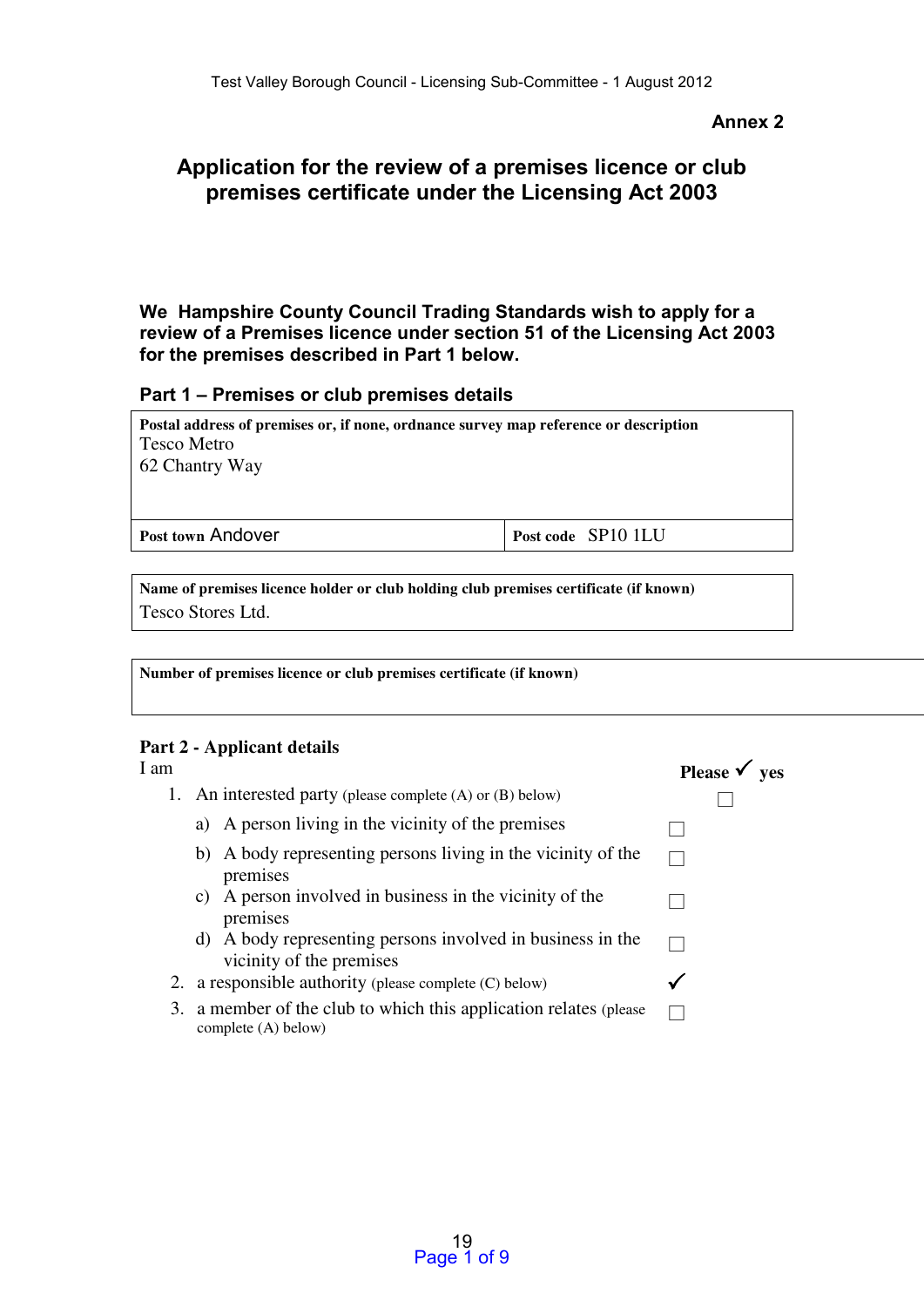| (A)<br>DETAILS OF INDIVIDUAL APPLICANTS (fill in as applicable) |                                  |  |  |  |  |
|-----------------------------------------------------------------|----------------------------------|--|--|--|--|
| <b>Miss</b><br>Mr<br><b>Mrs</b><br>$\mathbf{M}\mathbf{s}$       | Other title (for example<br>Rev) |  |  |  |  |
| <b>Surname</b>                                                  | <b>First names</b>               |  |  |  |  |
|                                                                 |                                  |  |  |  |  |
|                                                                 | Please tick $\checkmark$ yes     |  |  |  |  |
| I am 18 years old or over                                       |                                  |  |  |  |  |
|                                                                 |                                  |  |  |  |  |
|                                                                 |                                  |  |  |  |  |
|                                                                 |                                  |  |  |  |  |
|                                                                 |                                  |  |  |  |  |
|                                                                 |                                  |  |  |  |  |
| <b>Current address</b>                                          |                                  |  |  |  |  |
|                                                                 |                                  |  |  |  |  |
|                                                                 |                                  |  |  |  |  |
|                                                                 |                                  |  |  |  |  |
|                                                                 |                                  |  |  |  |  |
| <b>Post Town Postcode</b>                                       |                                  |  |  |  |  |
|                                                                 |                                  |  |  |  |  |
| Daytime contact telephone number                                |                                  |  |  |  |  |
|                                                                 |                                  |  |  |  |  |
| <b>Email address</b>                                            |                                  |  |  |  |  |
| (optional)                                                      |                                  |  |  |  |  |
|                                                                 |                                  |  |  |  |  |

# (B) DETAILS OF OTHER APPLICANT

| Name and address          |  |
|---------------------------|--|
|                           |  |
|                           |  |
|                           |  |
|                           |  |
| Telephone number (if any) |  |
| Email (optional)          |  |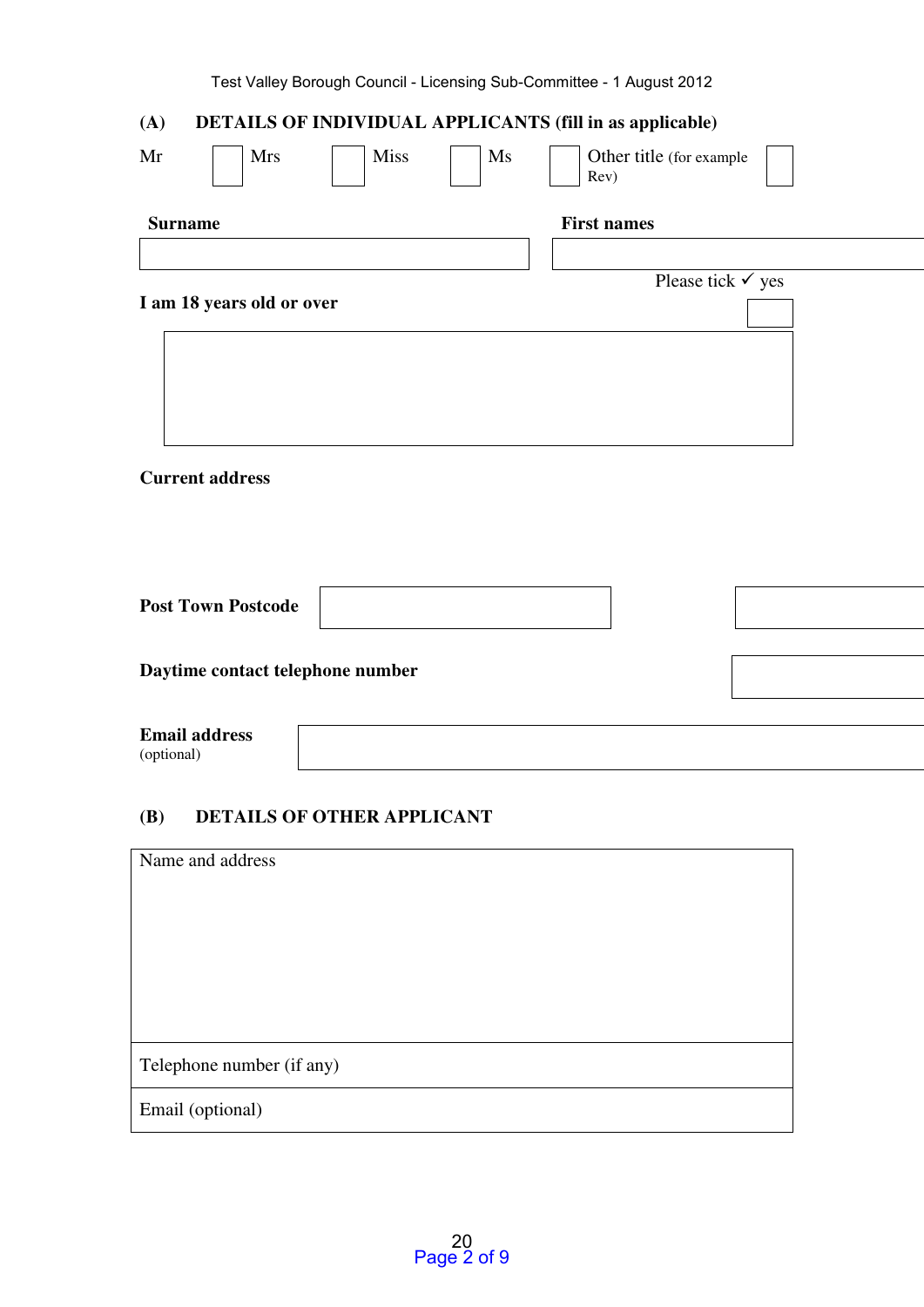# (C) DETAILS OF RESPONSIBLE AUTHORITY APPLICANT

Name and address Hampshire County Council Trading Standards Service Montgomery House Monarch Way Winchester Hampshire SO22 5PW

Telephone number (if any) 01962 833658

Email (optional) stephen.lawford@hants.gov.uk

# This application to review relates to the following licensing objective(s)

Please tick one or more boxes

- 1) the prevention of crime and disorder  $\checkmark$
- 2) public safety

 $\checkmark$ 

- 3) the prevention of public nuisance
- 4) the protection of children from harm

## **Please state the ground(s) for review** (please read guidance note 1)

Hampshire County Council Trading Standards Service wish to apply for a review for this premises under the licensing objectives :- The Prevention of Crime and Disorder and The Protection of Children from Harm.

This premises has failed three alcohol test purchase operations within six weeks. The first and second failures were on 29 March 2012 and were conducted by Hampshire Constabulary using a 16 year old volunteer and the third failure on 11 May 2012 was to a 16 year old female volunteer working with HCC Trading Standards Service.

The store had previously failed an alcohol test purchase by Hampshire Constabulary on 30 July 2011.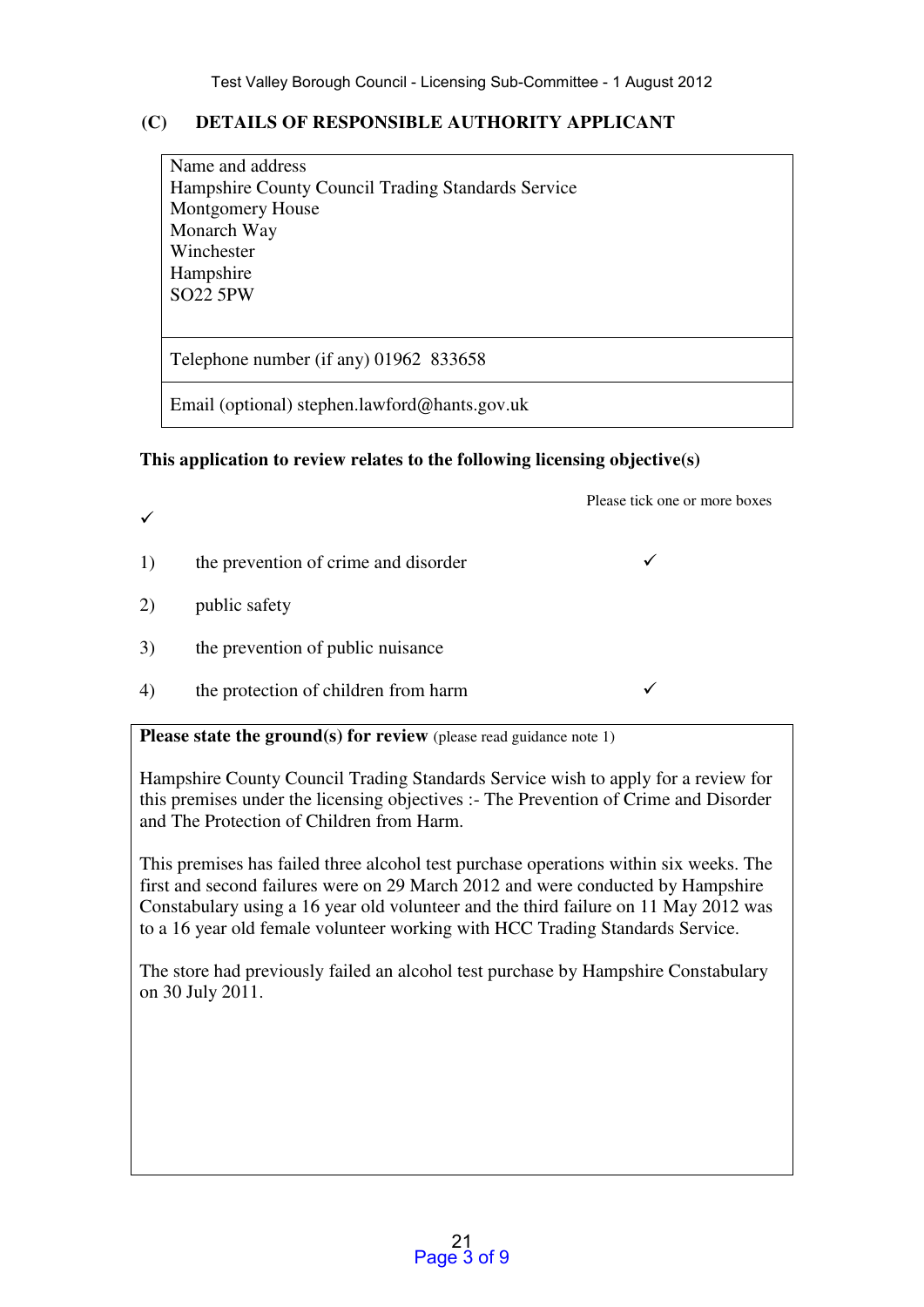Please provide as much information as possible to support the application (please read guidance note 2)

Listed below are the details of all test purchases, mediation meetings and visits made to the store by Trading Standards Officers (TSO's)

30/07/11 **–** The store failed a police test purchase by selling alcohol to a 16 year old volunteer. The female cashier was issued with an £80 Penalty Notice for Disorder.

04/08/11 – As a result of the above failure, TSO Lawford visited the store and dealt with the Deputy Manager. A warning was given about the consequences of a 2nd sale within the next three months which could lead to a closure notice being issued in lieu of prosecution and a Review of the premise licence. It was recommended to refresh staff training every three months; to adopt Challenge 25 and display signage and to keep a refusals book and monitor it weekly. It was advised that further test purchases would follow.

06/08/11 - The store passed a Trading Standards test purchase by a 16 year old female volunteer.

14/10/11 - The store passed a Trading Standards test purchase by a 16 year old female volunteer.

29/03/12 **–** The store failed two police test purchases by selling alcohol to two 16 year old volunteers. The sale was made at a self-service till. The same female cashier made both sales and was issued with an £80 Penalty Notice for Disorder.

11/05/12 - The store failed a Trading Standards test purchase by a 16 year old female volunteer, when alcohol was sold to her without any questions being asked by the cashier. The sale was made at a self-service till. The female cashier was issued with an £80 Penalty Notice for Disorder.

31/05/12 - TSO Lawford and TSO Worrall discussed these test purchase failures at a mediation meeting with four representatives of the company. During this meeting the company were advised that a Review would be applied for and that Trading Standards would be asking for conditions to be attached to the premise licence and some of the proposed conditions were discussed.

Up until now HCC Trading Standards Service had only applied for a Review when all else had failed or, as can be seen with this store, where the test purchase record is appalling. However, there are two new paragraphs in the Guidance issued in 2012 under Section 182 of the Licensing Act 2003, namely :-

2.42 The Government believes it is completely unacceptable to sell alcohol to children.

# REVIEW OF A PREMISES LICENCE FOLLOWING PERSISTENT SALES OF ALCOHOL TO CHILDREN

11.33 Where persistent sales of alcohol to children have occurred at premises,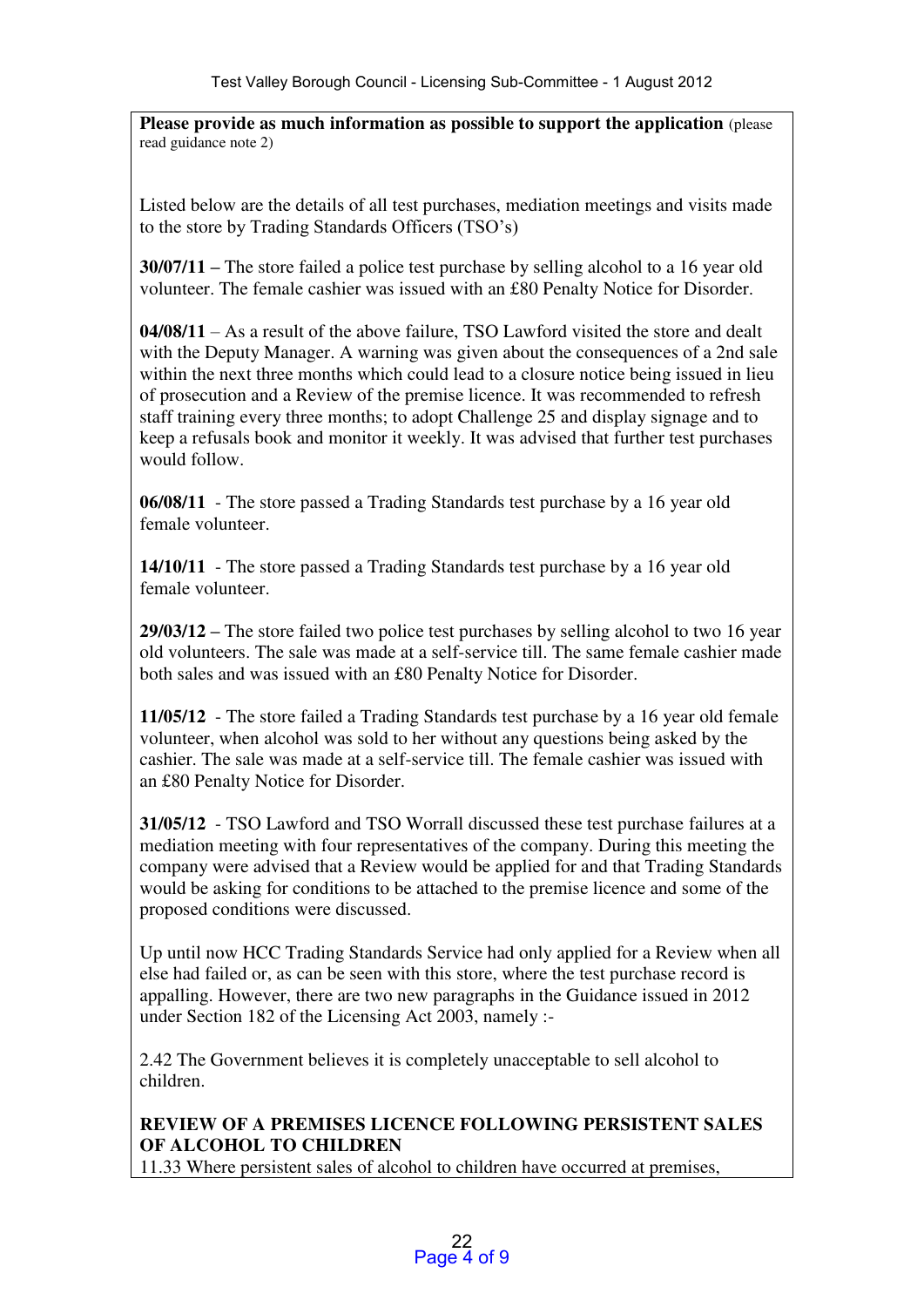responsible authorities should consider applying for a review of the licence, whether there has been a prosecution for the offence under section 147A or a closure notice has been given under section 169A of the 2003 Act. In determining the review, the licensing authority should consider revoking the licence if it considers this outcome is appropriate. Responsible authorities should consider taking steps to ensure that a review of the licence is routine in these circumstances.

Persistently selling alcohol to children is defined in the Licensing Act as "two underage sales in a three month period." This premise has made three underage sales in six weeks, which we feel is totally unacceptable, particularly for a company of this stature.

We are not asking for revocation of the licence, but feel suspension of the licence is entirely appropriate. Case law - R (Bassetlaw District Council) v Worksop Magistrates' Court; [2008] WLR (D) 350 QBD: Slade J.: 7 November 2008, allows the panel to do this, not as a punishment but as a deterrence. The main principles of court's decision were as follows:-

1. The general approach of Licensing Authorities on a Review is to establish the cause or causes of the concerns and to take remedial action which is necessary and proportionate.

2. However, when considering Reviews arising in connection with crime (and underage sales are included) deterrence is an appropriate objective and one contemplated by the Secretary of State in the Guidance.

3. Whilst punishment may strictly not be a valid tool on a Review, in Reviews where there has been activity in connection with crime, deterrence could be.

However, we have a very good working relationship with the company and are suggesting a three month suspension or full compliance with a number of conditions that we feel are appropriate and proportionate. So if the company are fully compliant with these conditions during the Representation period and the appeal notice period, there may be no suspension of the premise licence at all.

The conditions include a number of external training qualifications which we believe are appropriate, as it appears the company's internal training has failed to prevent the store from failing four test purchases made by three different staff. All this in a nine and a half month period.

May we also highlight the following paragraphs of the Secretary of State's Guidance issued in 2012 under Section 182 of the Licensing Act 2003.

11.24 Licensing authorities should also note that modifications of conditions and exclusions of licensable activities may be imposed either permanently or for a temporary period of up to three months. Temporary changes or suspension of the licence for up to three months could impact on the business holding the licence financially and would only be expected to be pursued as an appropriate means of promoting the licensing objectives. So, for instance, a licence could be suspended for a weekend as a means of deterring the holder from allowing the problems that gave rise to the review to happen again. However, it will always be important that any detrimental financial impact that may result from a licensing authority's decision is appropriate and proportionate to the promotion of the licensing objectives. But where premises are found to be trading irresponsibly, the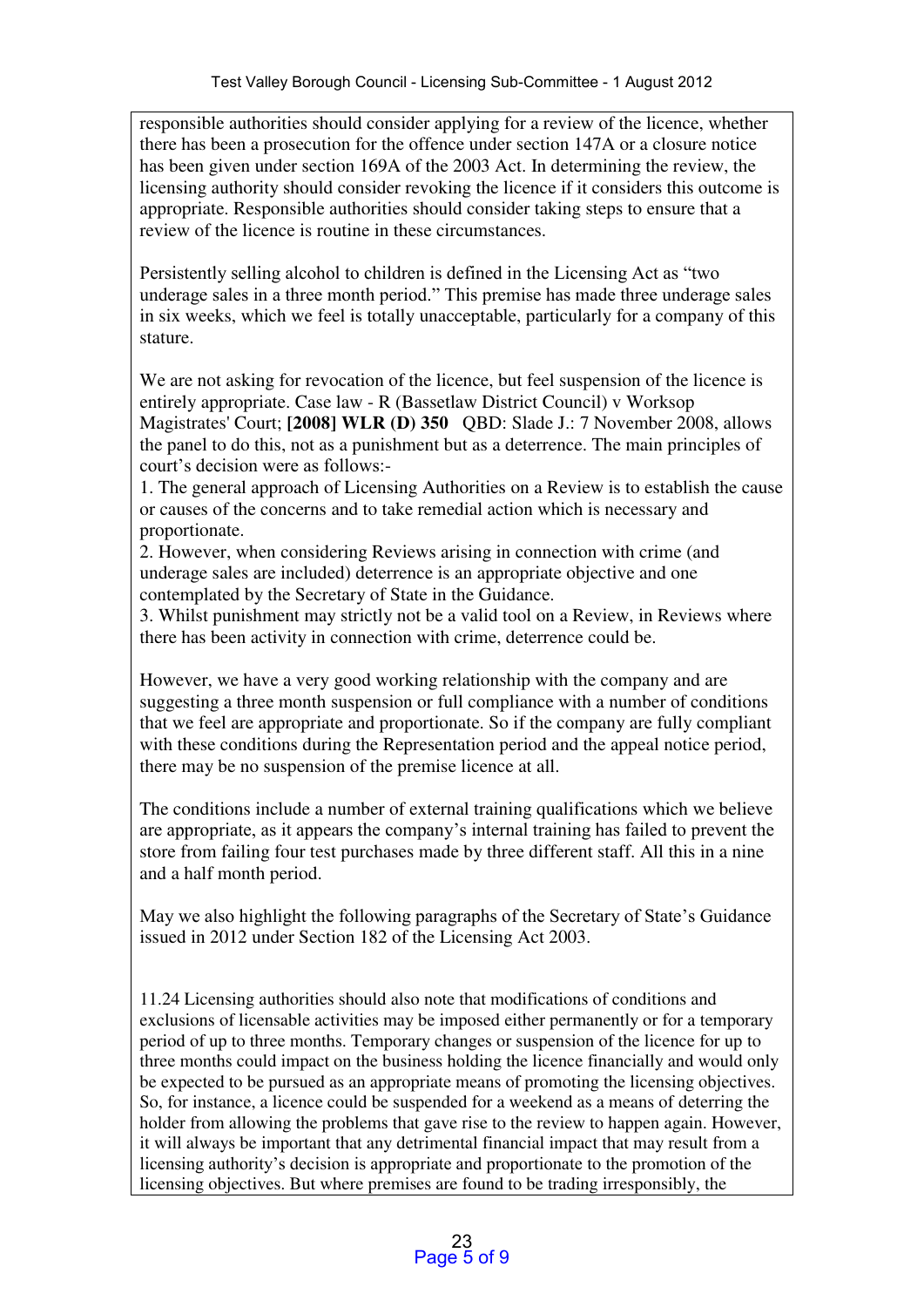licensing authority should not hesitate, where appropriate to do so, to take tough action to tackle the problems at the premises and, where other measures are deemed insufficient, to revoke the licence.

11.27 Where the licensing authority is conducting a review on the grounds that the premises have been used for criminal purposes, its role is solely to determine what steps should be taken in connection with the premises licence, for the promotion of the crime prevention objective. It is important to recognise that certain criminal activity or associated problems may be taking place or have taken place despite the best efforts of the licence holder and the staff working at the premises and despite full compliance with the conditions attached to the licence. In such circumstances, the licensing authority is still empowered to take any appropriate steps to remedy the problems. The licensing authority's duty is to take steps with a view to the promotion of the licensing objectives in the interests of the wider community and not those of the individual licence holder.

11.29 There is certain criminal activity that may arise in connection with licensed premises which should be treated particularly seriously. These are the use of the licensed premises:

• for the illegal purchase and consumption of alcohol by minors which impacts on the health, educational attainment, employment prospects and propensity for crime of young people

11.30 It is envisaged that licensing authorities, the police and other law enforcement agencies, which are responsible authorities, will use the review procedures effectively to deter such activities and crime. Where reviews arise and the licensing authority determines that the crime prevention objective is being undermined through the premises being used to further crimes, it is expected that revocation of the licence – even in the first instance – should be seriously considered. We would also encourage liaison with the local Community Safety Partnership.

Trading Standards ask that the following conditions be attached to the premise licence :-

1) A written log shall be kept of all refusals including refusals to sell alcohol. The holders of the premises licence shall ensure that the refusals log is properly maintained and checked and signed on a weekly basis, and be produced on request to police and trading standards officers.

2) The holder of the premises licence shall ensure that every individual who appears to be under 25 years of age seeking to purchase alcohol at or from the premises shall produce means of identification acceptable to the licensing authority - passport, photo driving licence or PASS accredited photo ID - proving that individual to be 18 years of age or older. If the person seeking alcohol is unable to produce acceptable means of identification, no sale or supply of alcohol will be made to or for that person.

3) All staff shall be trained to challenge every individual who appears to be under 25 years of age and to refuse service where individuals cannot produce acceptable means of identification. Such training shall be provided not less than every three months, and written records shall be kept of all training and refresher training, and be produced on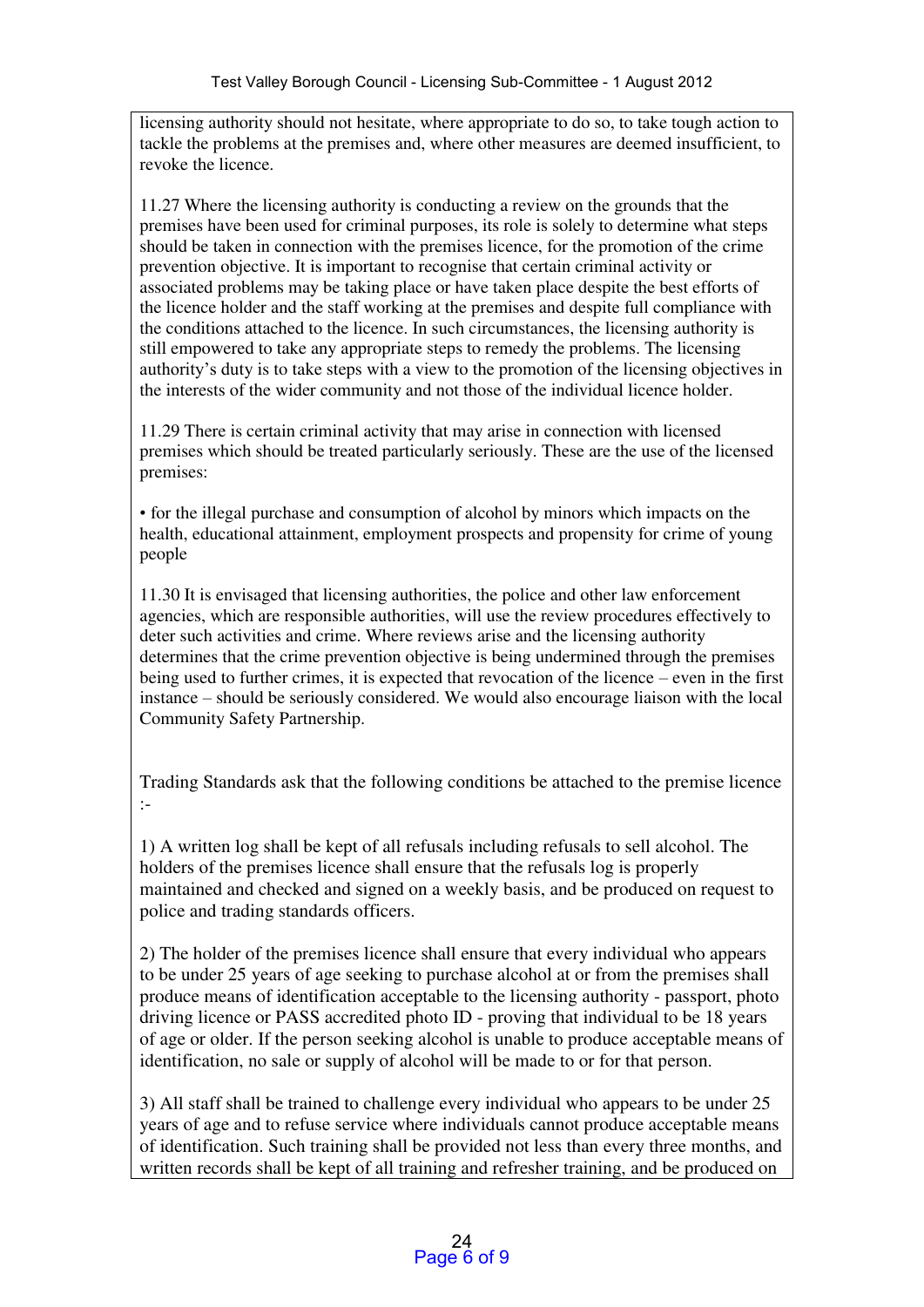request to police and trading standards officers.

.

4) 'Challenge 25' posters shall be displayed in prominent positions at the premises.

5) The current DPS must have passed the BIIAB Level 2 Award for Designated Premises Supervisors (ADPS) or equivalent qualification.

6) All Managers at the store must be Personal Licence Holders.

7) All supervisors and team leaders must have passed the BIIAB Level 2 Award for Personal Licence Holders (APLH) or equivalent qualification before being allowed to sell alcohol.

8) All till-trained staff must have passed the BIIAB Level 1 Award for Responsible Alcohol Retailing (ARAR) or equivalent qualification before being allowed to sell alcohol.

9) All sales of alcohol made through the self-service tills must be made by a member of staff who has passed the BIIAB Level 2 Award for Personal Licence Holders (APLH) or equivalent qualification.

10) A Personal Licence Holder must be on duty at the store when licensable activity is taking place.

11) The premise licence shall be suspended for three months. However, if the subcommittee feel that is not proportionate, the premise licence shall be suspended until all the conditions have been complied with to the satisfaction of HCC Trading Standards Service, Hampshire Constabulary and the Licensing Authority.

Please tick  $\checkmark$  yes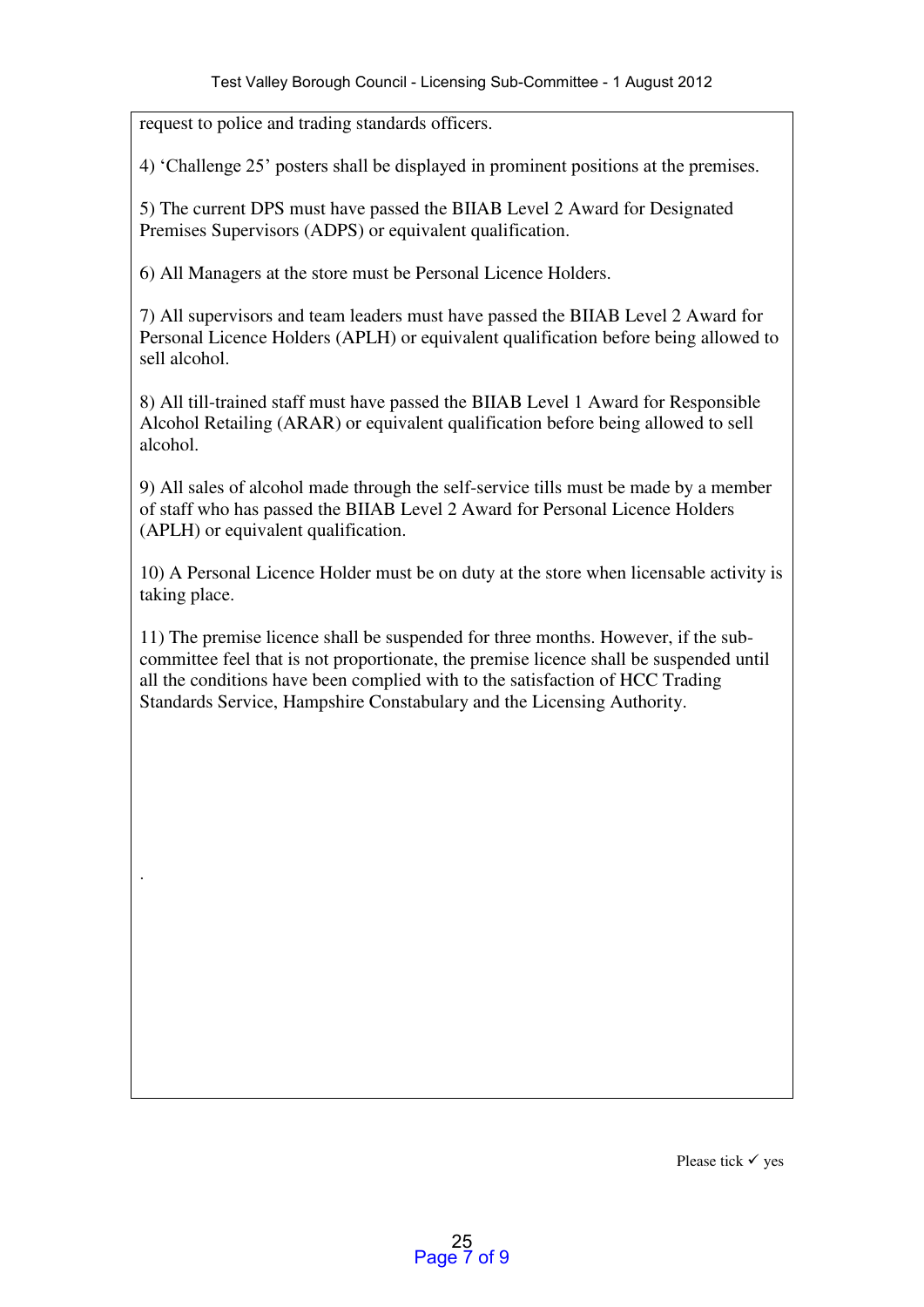Have you made an application for review relating to these premises before?

 $\Box$ 

|                                       |  |  | Day | Month |  |
|---------------------------------------|--|--|-----|-------|--|
| Year                                  |  |  |     |       |  |
| If yes, please state the date of that |  |  |     |       |  |
| application                           |  |  |     |       |  |

If you have made representations before relating to this premises, please state what they were and when you made them

No

Please tick  $\checkmark$  yes

 I have sent copies of this form and enclosures to the responsible authorities  $\checkmark$ 

 and the premises licence holder or club holding the club premises certificate, as appropriate

• I understand that if I do not comply with the above requirements my application will be rejected

IT IS AN OFFENCE, LIABLE ON CONVICTION TO A FINE UP TO LEVEL 5 ON THE STANDARD SCALE UNDER SECTION 158 OF THE LICENSING ACT 2003 TO MAKE A FALSE STATEMENT IN OR IN CONNECTION WITH THIS APPLICATION